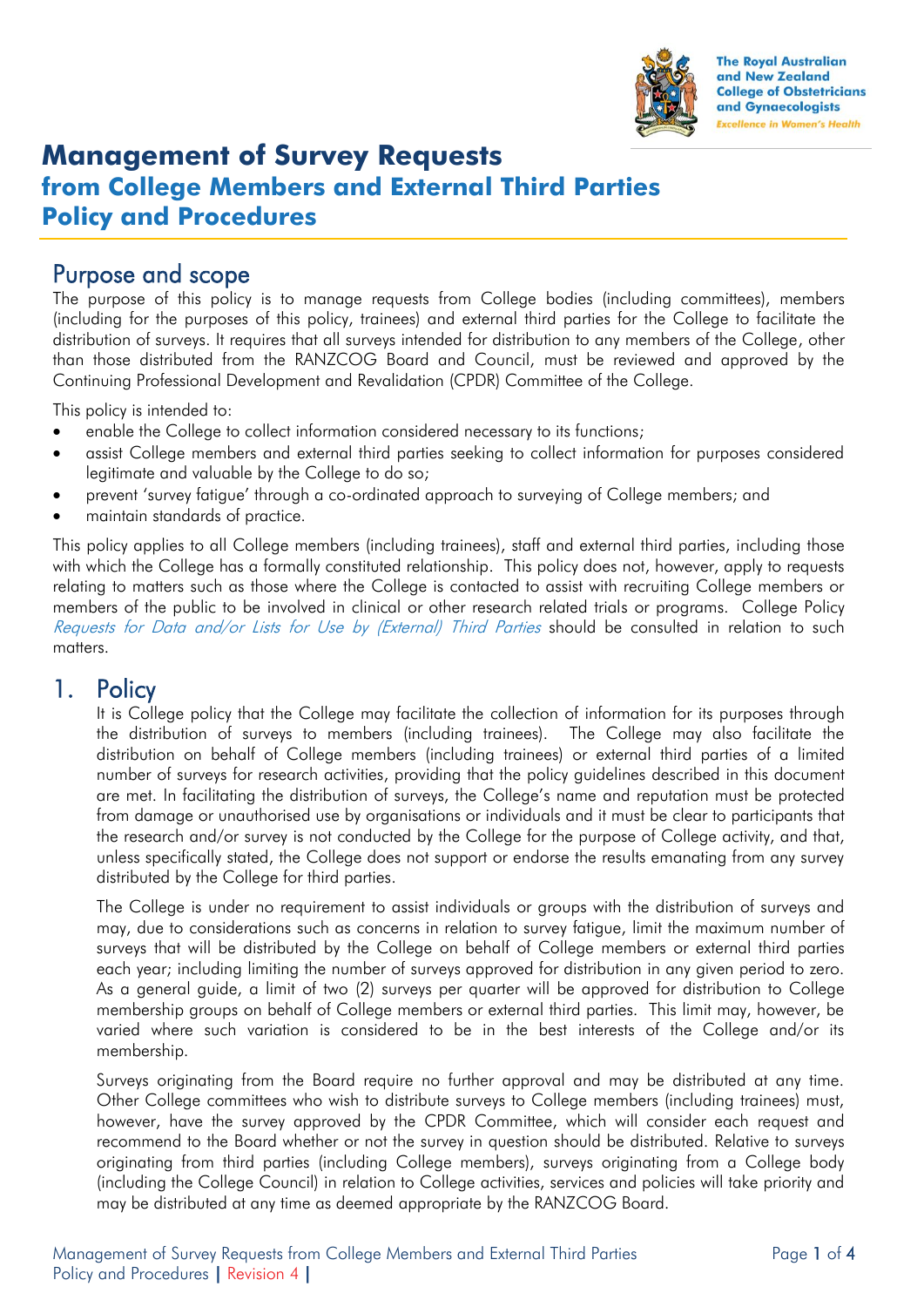Where the distribution of a survey originating from third parties (including College members and trainees) is considered by the Board to be of significant importance to any College membership group(s), the Board may approve its distribution and, at its discretion, waive any fee(s) normally associated. In such circumstances, the CPDR Committee shall be informed of the decision(s) taken by the Board.

# 2. Procedures

### 2.1 Surveys

There are three categories of surveys that will be considered by the College as originating from third parties:

- 1. Surveys submitted by College members (including trainees) for the purposes of collecting information to inform advice to the College or completion of College activities/requirements.
- 2. Surveys submitted by organisations (external third parties) with which the College has a formally constituted relationship (eg a Memorandum of Understanding or similar).
- 3. Surveys submitted by individuals who are non-College members or organisations with which the College does not have a formally constituted relationship, including those submitted by College members on behalf of or as a representative of an external third party.

All such surveys submitted need to be considered for approval and prioritised for distribution by the CPDR Committee. Where approved as suitable for distribution, surveys submitted by organisations with which the College has formally constituted relationship will be prioritised for distribution over those originating from other sources listed above.

The following information must be submitted in order for a survey to be considered for approval.

- a) Survey Request Form (refer Survey Request Form).
- b) A copy of the final survey.
- c) A copy of the covering letter to be sent to participants with the survey.
- d) A letter to the Chair of the CPDR Committee detailing the purpose of the survey and identifying the group/subgroup of members that are to be surveyed and the specific region(s) involved (ie Australia or specific State/Territory or region and/or New Zealand or specific region).

The documents listed above should be forwarded to the College, marked for the attention of the Chair, CPDR Committee. All requests received will be coordinated by the CPD Department for dissemination to the Committee and facilitation of associated recommendations to the RANZCOG Board.

### 3. Survey content

The survey application form must include contact information (name, e-mail address, telephone number) for the survey author or other designated contact person should the participants have any questions about the content of the survey or about the use and/or publication of the results.

All participants must be notified that their participation is voluntary.

Participants must be advised if the data collected will not be anonymous.

Participants must be protected from the risk of unreasonable harm, including any risks regarding confidentiality or privacy.

Participants should be informed how the data or survey results will be published or distributed, including whether individual responses will appear in the published results.

In some circumstances, data may be confidential and may not be made available publicly or to the participants; this should be advised clearly to potential respondents at the time the survey is sent out.

If participants are promised anonymity and a login is required to access the survey, the researcher/data collector must ensure that login information will not be collected and stored in a way that it can be connected to survey results.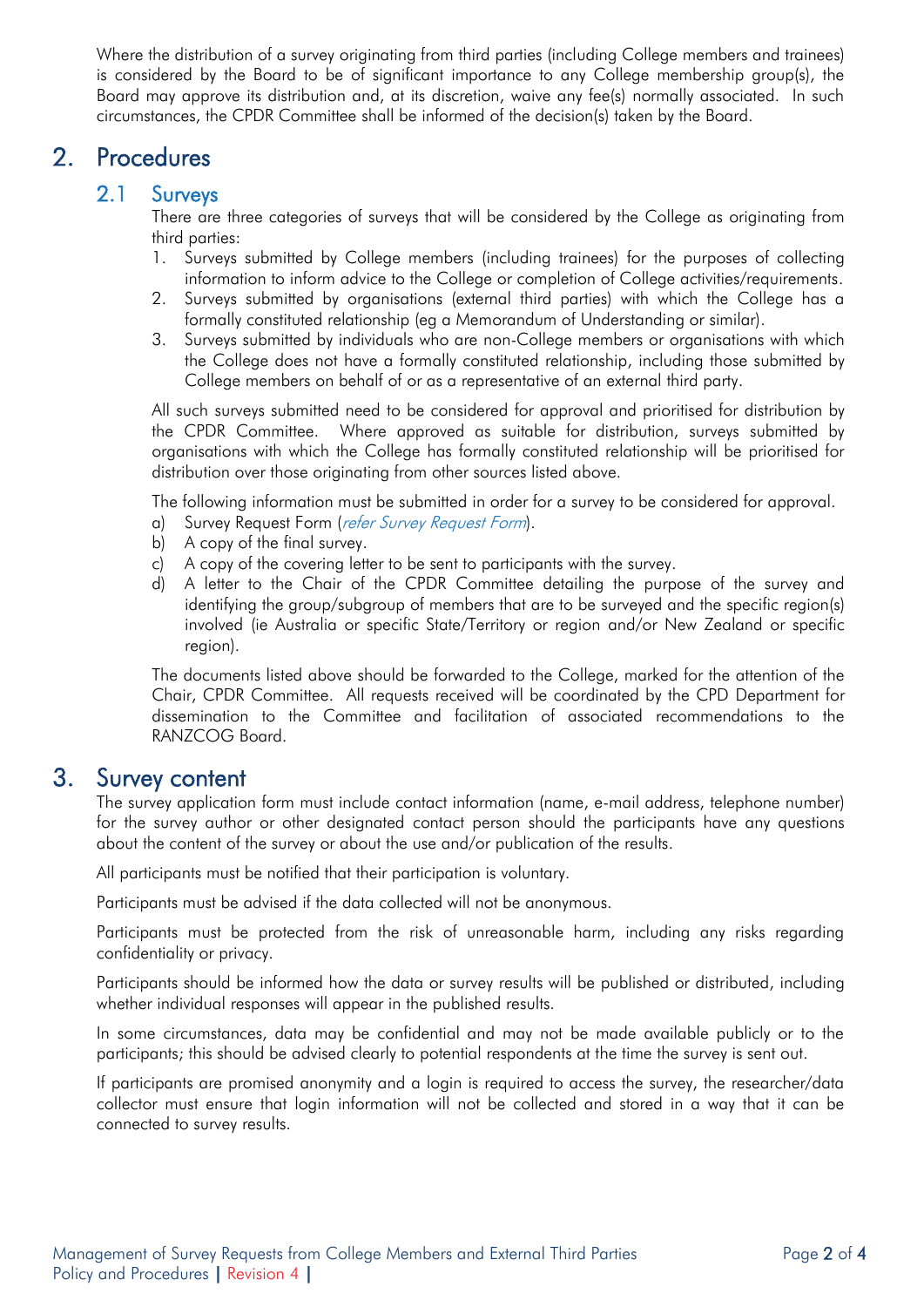### 2.2 Approval process

The relevant documentation will be forwarded by the CPD Department to the Chair and Deputy Chair of the CPDR Committee for consideration. The Chair and Deputy Chair may refer the application to the full CPDR Committee for further consideration.

In order to determine if a survey is suitable for distribution a number of criteria will be applied including the validity and appropriateness of the survey as a whole. If approved for distribution, the survey will be prioritised for distribution through a consideration of factors including, but not limited to, whether it targets the same categories of members as have been excessively surveyed in the previous 12 months, and the extent to which the survey is viewed as informing areas that the College considers to be core business as defined through its Constitutional objectives and current strategic priorities. Where considered appropriate by the CPDR Committee Chair, advice regarding the survey shall be sought from the Chairperson(s) of committee(s) considered relevant to the intended respondent group

If a survey is considered not suitable for distribution, this decision will be communicated to the applicant(s) in writing by the CPDR Committee Chair.

Surveys may be approved for distribution subject to revisions being made. If revisions are required, the survey in modified form, having addressed the revision requirements will need to be submitted for review. If revisions have been implemented the survey will be processed for distribution.

Notification of approved surveys will be made to the RANZCOG Board on a regular basis.

A letter of declaration must be completed once a survey has been approved for distribution (refer Letter of Declaration (Surveys)

Once approval has been obtained, surveys should be distributed within 12 months of the approval date for all surveys except those submitted by Trainees as part of their Research Projects. For surveys submitted by Trainees as part of their Research Project, 24 months will be permitted for distribution from the date of approval. In all cases, if surveys have not been distributed within the specified timeframes, then a new application will need to be submitted.

#### 2.3 Distribution process

All surveys will be distributed from College House by College staff in an electronic format utilising e-mail. Hardcopies of surveys will not be sent. All surveys approved for distribution must be set up in the correct format or with a working link. The College will not be responsible for setting up, formatting or editing the content of any survey. While every endeavour is made by the College to hold accurate and current e-mail addresses, there may be a percentage of addresses that are not correct or held by the College.

All surveys distributed by the College for third parties must include the following statement:

This survey has been approved for distribution by the Royal Australian and New Zealand College of Obstetricians and Gynaecologists; however, this approval in no way constitutes ethics approval nor endorses the statements or opinions expressed in the survey or any publication arising from the survey's data or its interpretation.

#### 2.3.1 Follow-up of non-respondents

The College will send one follow-up reminder e-mail, if requested by the survey author, no less than two weeks after the survey is initially sent out.

If any further follow-up of non-respondents is required, the original survey author must seek the approval of the CPDR Committee Chair. An additional fee will be charged as detailed below.

#### 2.4 Cost

A fee of \$700 plus GST will be charged for initial distribution of the survey. This fee includes one follow-up reminder e-mail. If further follow-up is undertaken (if approved by the Chair of the CPDR Committee) a fee of \$350 plus GST will be charged.

Payment must be received before a survey is distributed, or additional follow-up undertaken.